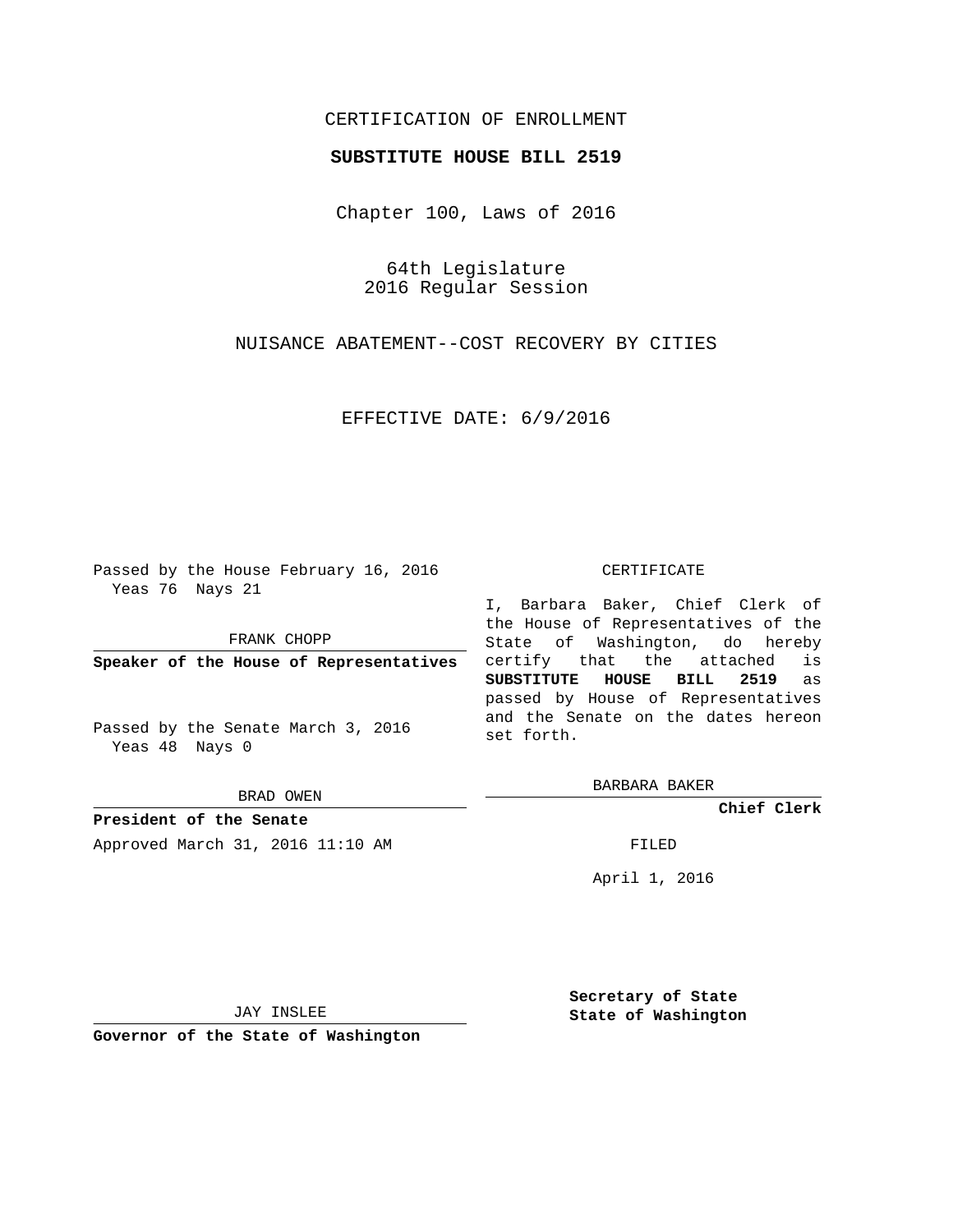# **SUBSTITUTE HOUSE BILL 2519**

Passed Legislature - 2016 Regular Session

# **State of Washington 64th Legislature 2016 Regular Session**

**By** House Local Government (originally sponsored by Representatives McCaslin, Gregerson, Shea, Appleton, Tharinger, Peterson, McBride, Manweller, Stokesbary, Reykdal, Sells, Fitzgibbon, Springer, Kochmar, Orwall, Nealey, Pike, Van De Wege, and Stanford)

READ FIRST TIME 02/05/16.

1 AN ACT Relating to nuisance abatement cost recovery for cities; 2 adding a new section to chapter 35.21 RCW; and adding a new section 3 to chapter 35A.21 RCW.

4 BE IT ENACTED BY THE LEGISLATURE OF THE STATE OF WASHINGTON:

5 NEW SECTION. **Sec. 1.** A new section is added to chapter 35.21 6 RCW to read as follows:

 (1) A city or town that exercises its authority under chapter 7.48 RCW, RCW 35.22.280, 35.23.440, or 35.27.410, or other applicable law to abate a nuisance which threatens health or safety must provide prior notice to the property owner that abatement is pending and a special assessment may be levied on the property for the expense of abatement. Such special assessment authority is supplemental to any existing authority of a city or town to levy an assessment or obtain a lien for costs of abatement. The notice must be sent by regular 15 mail.

 (2) A city or town that exercises its authority under chapter 7.48 RCW, RCW 35.22.280, 35.23.440, or 35.27.410, or other applicable law to declare a nuisance, abate a nuisance, or impose fines or costs upon persons who create, continue, or maintain a nuisance may levy a special assessment on the land or premises where the nuisance is situated to reimburse the city or town for the expense of abatement.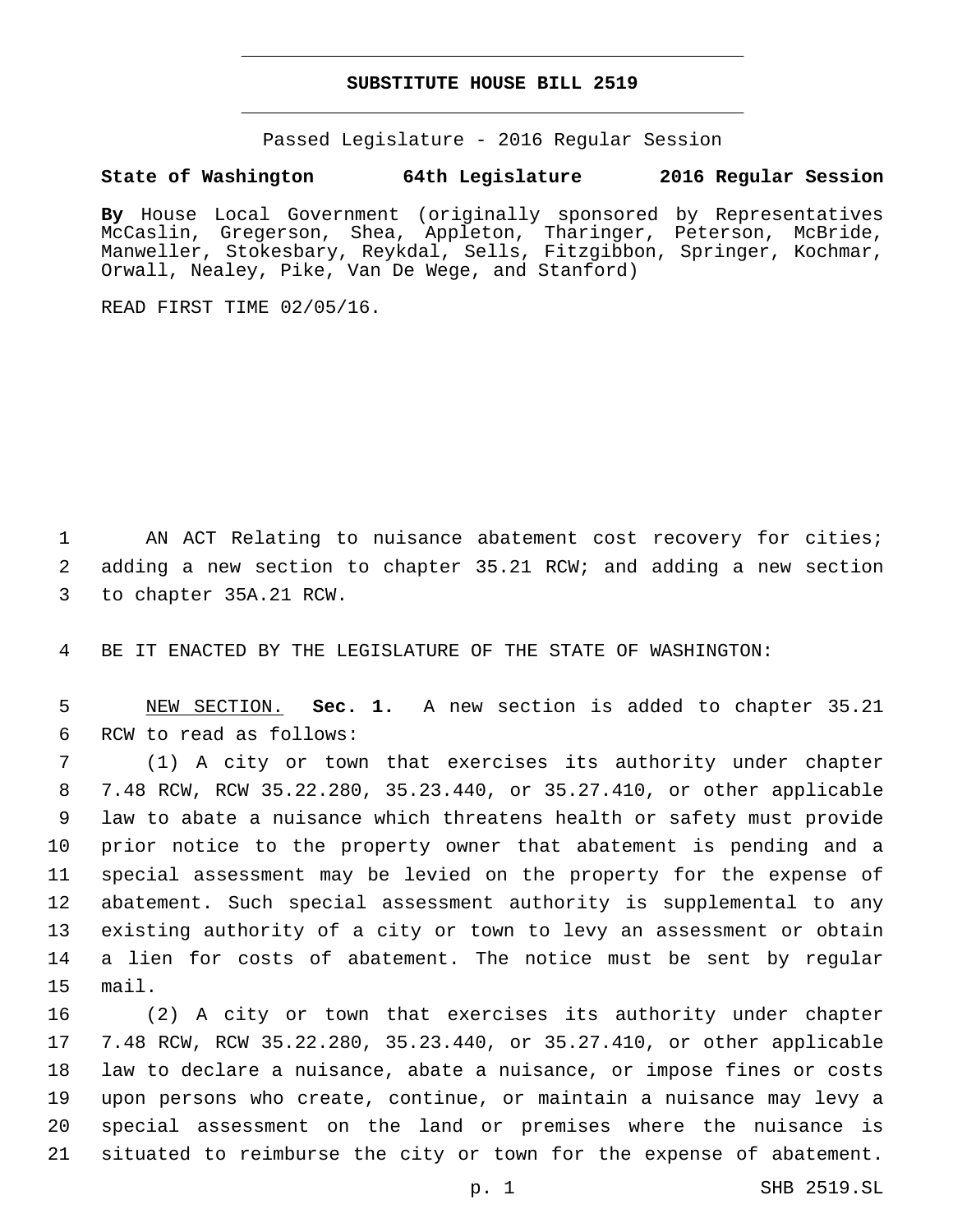A city or town must, before levying a special assessment, notify the property owner and any identifiable mortgage holder that a special assessment will be levied on the property and provide the estimated amount of the special assessment. The notice must be sent by regular 5 mail.

 (3) The special assessment authorized by this section constitutes a lien against the property, and is binding upon successors in title only from the date the lien is recorded in the county where the affected real property is located. Up to two thousand dollars of the recorded lien is of equal rank with state, county, and municipal 11 taxes.

 (4) A city or town levying a special assessment under this section may contract with the county treasurer to collect the special 14 assessment in accordance with RCW 84.56.035.

 NEW SECTION. **Sec. 2.** A new section is added to chapter 35A.21 16 RCW to read as follows:

 (1) A code city that exercises its authority under chapter 7.48 RCW, RCW 35.22.280, 35.23.440, or 35.27.410, or other applicable law to abate a nuisance which threatens health or safety must provide prior notice to the property owner that abatement is pending and a special assessment may be levied on the property for the expense of abatement. Such special assessment authority is supplemental to any existing authority of a code city to levy an assessment or obtain a lien for costs of abatement. The notice must be sent by regular mail.

 (2) A code city that exercises its authority under chapter 7.48 RCW, RCW 35.22.280, 35.23.440, or 35.27.410, or other applicable law to declare a nuisance, abate a nuisance, or impose fines or costs upon persons who create, continue, or maintain a nuisance may levy a special assessment on the land or premises where the nuisance is situated to reimburse the code city for the expense of abatement. A code city must, before levying a special assessment, notify the property owner and any identifiable mortgage holder that a special assessment will be levied on the property and provide the estimated amount of the special assessment. The notice must be sent by regular 35 mail.

 (3) The special assessment authorized by this section constitutes a lien against the property, and is binding upon successors in title only from the date the lien is recorded in the county where the affected real property is located. Up to two thousand dollars of the